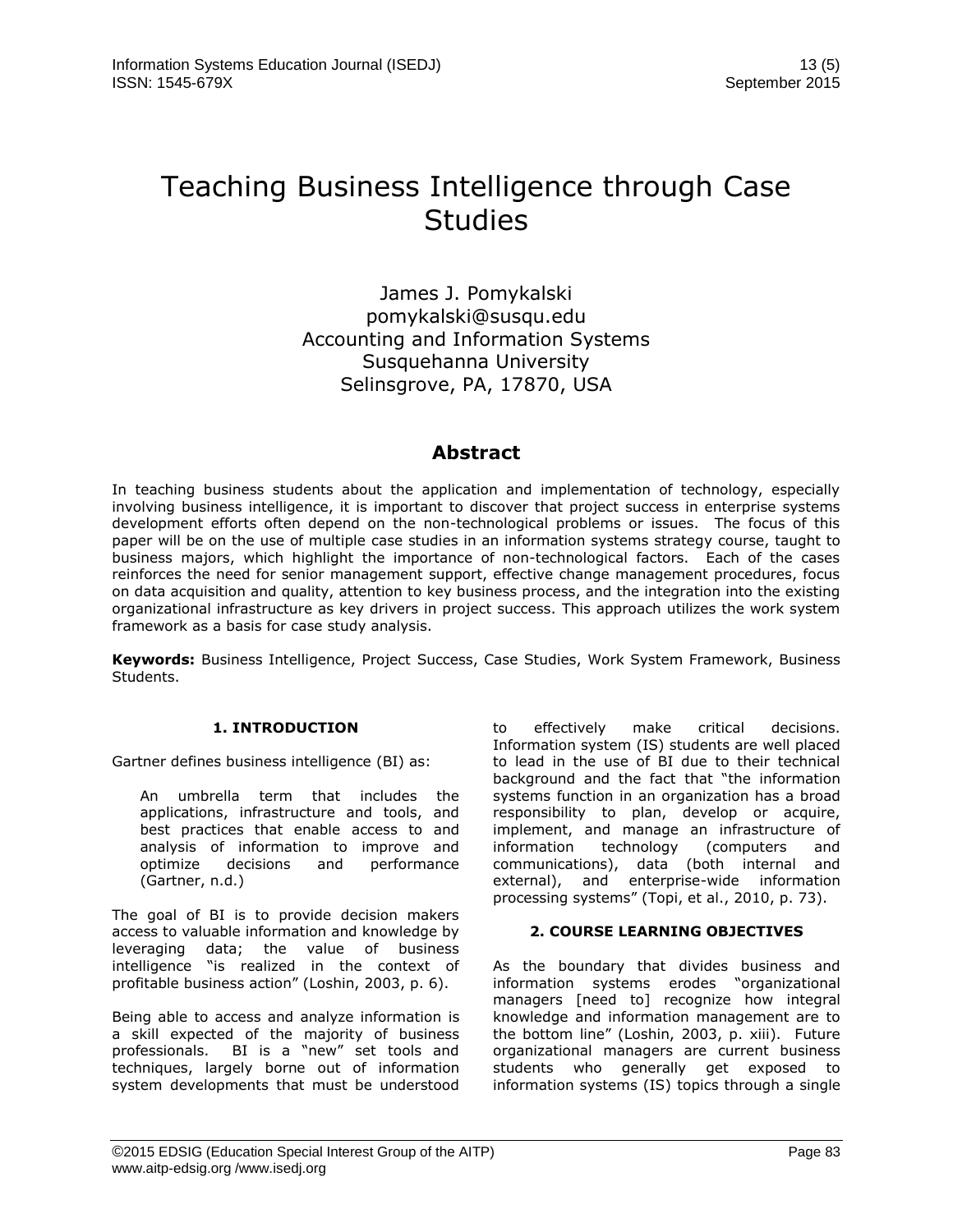course. A key focus, of this singular IS course, should be on the issues involved in the development of information systems to solve specific business problems.

The basic skill sets for business students in regard to information systems are summarized in Ives, B., Valacich, J. S., et al. (2002). The authors cite that business students should be aware of eight "key information systems concepts". In particular, with regard to business intelligence systems, business students need to know (Ives, et al., 2002):

- How do information systems influence organizational competiveness?
- Why are technology infrastructures so important to modern organizations?
- What are the unique economics of information and information systems?
- How do information systems enable organizational processes?
- How do organizations develop, acquire and implement information systems?

The IS 2010 Model Curriculum focuses its capstone course (IS 2010.07) on these questions. The IS 2010.07 course "explores the issues and approaches in managing the information systems function in organizations and how the IS function integrates/supports/enables various types of organizational capabilities. It takes a senior management perspective in exploring the acquisition, development, and implementation of plans and policies to achieve efficient and effective information systems" (Topi, et al., 2010, p. 402).

The course described in this paper is modeled after the IS 2010.07 course. The five questions, from Ives et al. form the basis for the course's learning objectives. In particular, the course is intended to give both business and IS students an introduction in the development and application of key business intelligence tools and exposes the students to the key issues facing organizations in developing enterprise level information systems. Since the goal of business intelligence systems is to improve decisionmaking by leveraging data and information to make better decisions. Note the students do not actually develop the BI or analytic solutions as this is beyond the scope of this course.

In the next section, the use of case studies as a pedagogical tool in this course is described. A brief description of the literature on the impact of case studies on student learning is examined.

#### **3. PEDAGOGICAL USE OF THE WORK SYSTEM FRAMEWORK IN CASE STUDY ANALYSIS**

Case studies provide students with an "indirect, or vicarious, doing experience" (Fink, 2013, p. 120). "Case studies cut across a range of companies, industries, and situations, providing an exposure far greater than what students are likely to experience otherwise" (Corey, 1996, p. 1). The use of case studies as a pedagogical tool of many information systems (IS) educators is important to help students learn and appreciate the realities of IS-related decisionmaking situations. The case study allows instructors to *guide* student learning rather than *enforce* learning (Myers & James, 1993). Case studies create opportunities for the instructor "to assist students in gaining critical skills (problem solving, oral and written communication, teamwork, etc.) in a number of different ways through the preparation and presentation of the case study" (Pomykalski, 2013, p. 2). These skills have been shown to be highly valuable to potential employers (Alsop, 2004; Cappel, 2001).

The key aspect in developing these critical skills is in the preparation of the case (both by the student and the instructor). Student preparation can vary widely and guidelines for the preparation of the case by students do exist (Edge, 1982; Ronstandt, 1993; Corey, 1996).

Preparation begins with a close reading of the case to identify key issues, major players, and important facts and scenarios. Pre-case writing assignments, which could be assigned as part of the preparation process, can include a range of activities; from a series of discussion questions focused on the major issues in the case to a formal written analysis (Pomykalski, 2013).

#### **Work System Framework Application in Pre-Case Assignment**

In this course, the pre-case assignment is based on the student's understanding and application of the elements in the Work Systems Framework (Alter, 2013).

The work system framework (WSF) "provides a perspective for understanding systems in organization, whether or not those systems use IT extensively" (Alter, 2013, p. 75). The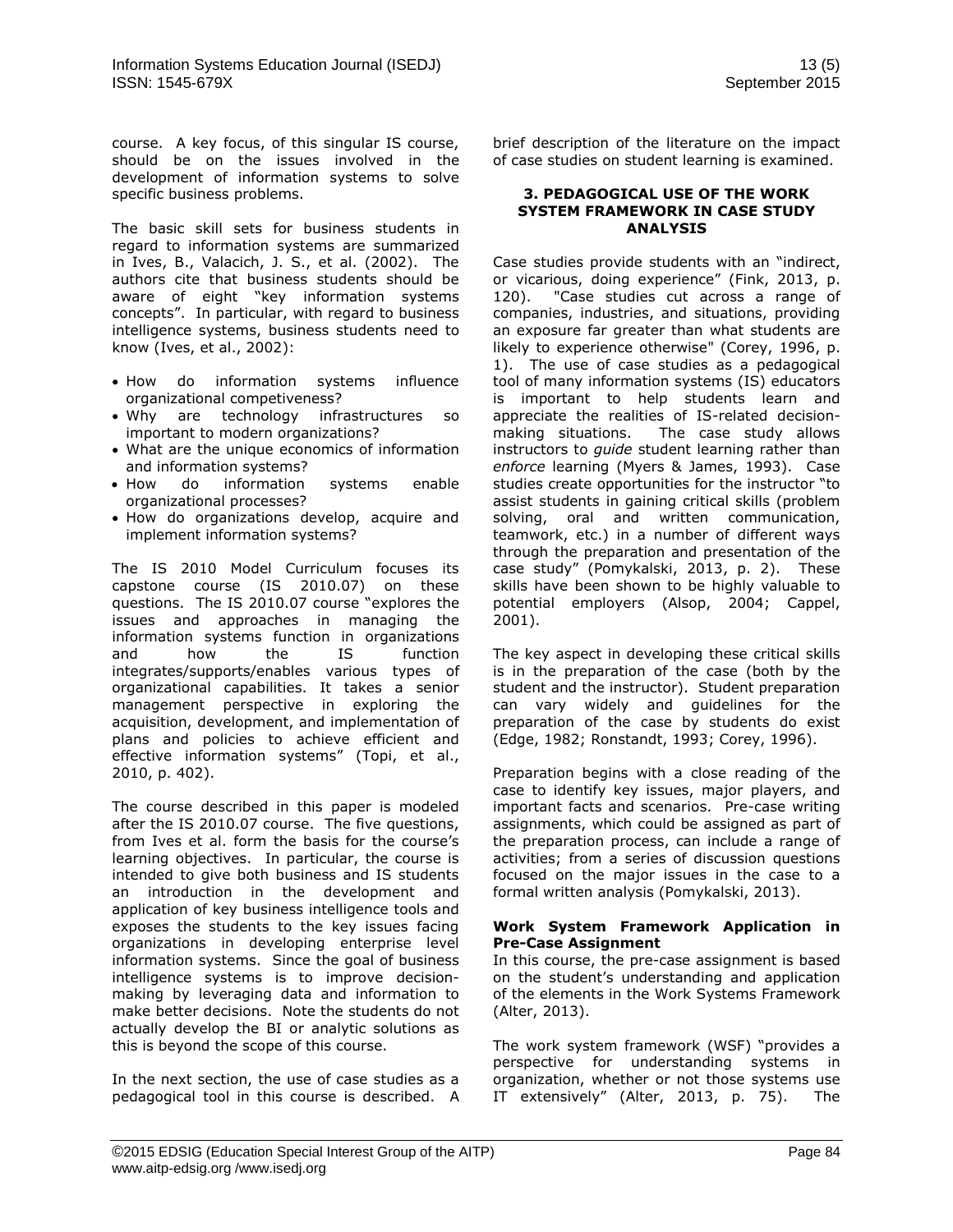framework's "domain of greatest relevance is ITreliant work systems" (Alter, 2013, p. 75); business intelligence certainly fits this classification.

| Terms             | Definition                                                   |  |  |
|-------------------|--------------------------------------------------------------|--|--|
| Work<br>System    | view of work that is<br>A                                    |  |  |
| (WS)              | occurring through a purposeful                               |  |  |
| Work System       | system<br>A model for organizing an                          |  |  |
| Framework         | initial understanding of how a                               |  |  |
| (WSF)             | particular WS operates and                                   |  |  |
|                   | what it accomplishes                                         |  |  |
| Customers         | People that receive, use<br>or                               |  |  |
|                   | from products<br>benefit<br>୍ୟ                               |  |  |
|                   | services that the WS produces                                |  |  |
| Products<br>&     | Combination of all the physical                              |  |  |
| <b>Services</b>   | things, information, and                                     |  |  |
|                   | services that the WS produces                                |  |  |
| &<br>Processes    | for its various customers<br>Includes all of<br>the<br>work  |  |  |
| Activities        | practices within<br>the<br>WS,                               |  |  |
|                   | including structured business                                |  |  |
|                   | processes and unstructured,                                  |  |  |
|                   | perhaps improved activities                                  |  |  |
| Participants      | People who perform the work                                  |  |  |
| Information       | Includes the codified and non-                               |  |  |
|                   | codified information used and                                |  |  |
|                   | as participants<br>created<br>perform that work              |  |  |
| Technology        | Tools that help people work                                  |  |  |
|                   | more efficiently                                             |  |  |
| <b>Strategies</b> | articulated<br>the<br>Includes                               |  |  |
|                   | business strategies that the                                 |  |  |
|                   | WS is operating under                                        |  |  |
| Environment       | Includes the organizational,                                 |  |  |
|                   | cultural,<br>competitive,                                    |  |  |
|                   | technical, and<br>regulatory<br>environment impacting the WS |  |  |
| Infrastructure    | <b>Includes</b><br>human,                                    |  |  |
|                   | informational, and technical                                 |  |  |
|                   | resources that support the                                   |  |  |
|                   | WS; often shared with other                                  |  |  |
|                   | work systems                                                 |  |  |
|                   | Table 1: Work System Framework Key Terms                     |  |  |

A work system (WS) is defined as "system in which human participants and/or machines perform work using information, technology, and other resources to produce products and/or services for internal or external customers" (Alter, 2006, p. 11); a list of key terms are shown in Table 1 (adapted from Alter, 2006). The framework views IT-reliant systems through nine elements: customers, products & services, processes & activities, participants, information,

technology, strategies, environment, and infrastructure.

In order to provide a basis for student understanding and discussion of the cases the WSF of nine elements is introduced and applied to each of the cases in the course. The WSF is used as the basis for student preparation and the pre-case assignment.

The pre-case assignment requires that each student identify and list the "instances" (direct references) of each of the nine elements that are found in the case. The students prepare a listing of the instances, with page numbers, where they find each of the nine elements discussed; the page numbers are for future reference in discussions and post-case analysis.

The benefit of using the WSF of nine elements is that, in the preparation of the case, students can focus on each element separately in identifying these "instances", then in-class discussion can focus on the integration of the elements and their influence in the success (or failure) of the information system.

## **Discussion**

The largest value of teaching with a case is in the discussion. Brookfield (2005) states that "some discussions veer back forth between the analysis of a problem and considerations of how participants might act in response to it" (p. 28- 29). Furthermore, two of the four aims of discussion to develop, critical, informed understanding and to help people take informed action align with the case study process. In the context of a case study discussion, this means that the instructor must prepare a set of focused, directed questions that lead to an analysis and meaningful understanding of the issues and complexity in the case. Case study discussion has been shown to lead to enhance both oral and written communication skills of students (Dallimore, Hertenstein, & Platt, 2008) as well as skills in synthesis and integration (Brookfield, 2005).

In general, discussions fail for a variety of reasons. Instructors can minimize the possibility of failure by setting realistic expectations, providing ground rules, modeling good discussion behaviors, and providing well-defined reward systems. Student behavior is also important to successful discussions Barnes, Christensen & Hansen (1986) define positive student behaviors as: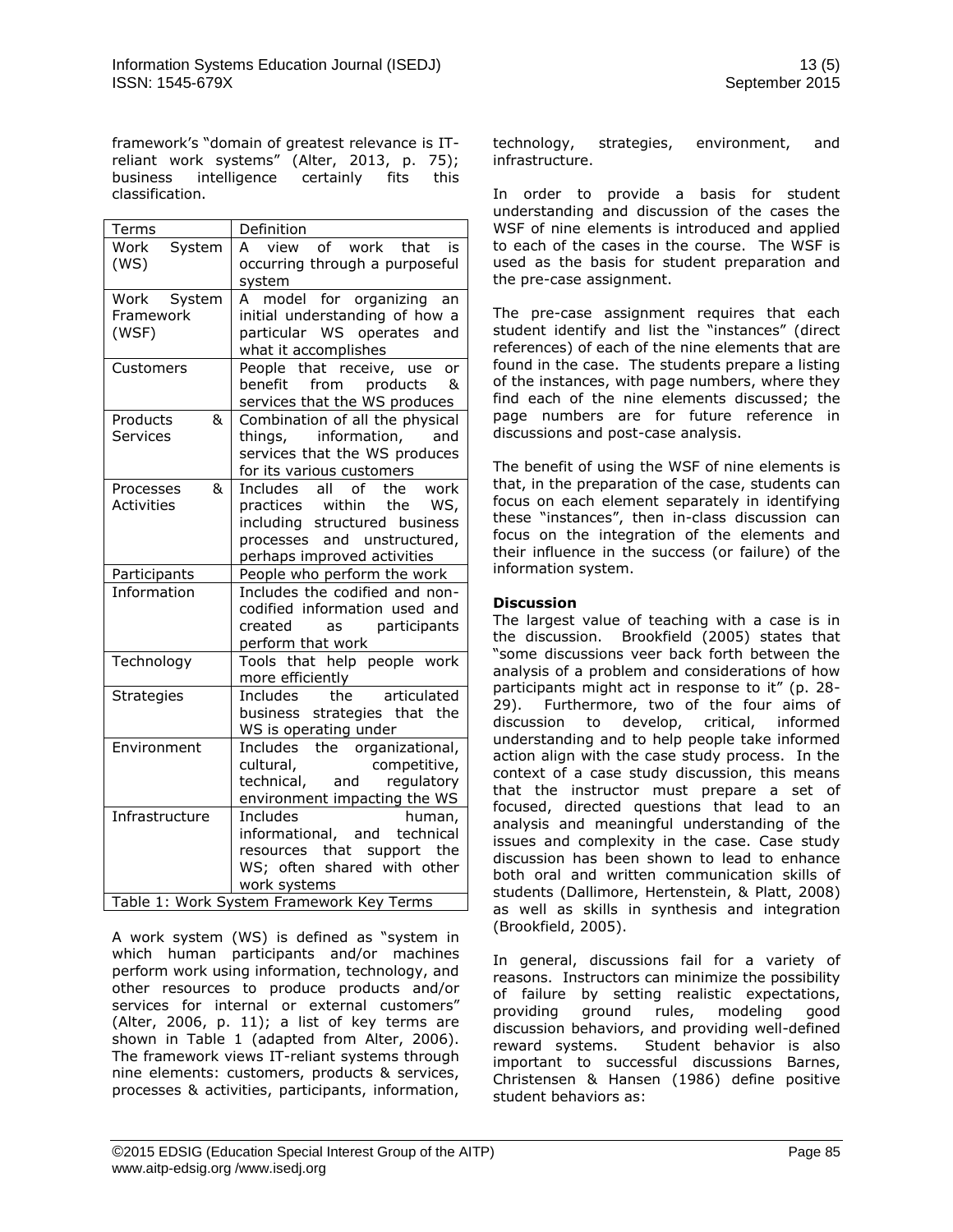- Participate and listen actively throughout class discussions.
- Contribute ideas, analysis, and personal experiences instead of simply presenting case facts.
- Build on each other's comments and critique and debate different points of view

The discussion, in the current course iteration, begins by examining the key WSF elements that are driving the case. Usually, key elements are identified by the number of instances found in the case so students are asked to identify the key elements in this way.

Discussion then moves to more of an integrative approach in which key elements are linked together, usually by the students through prompting from the instructor. The discussion continues until all integrative components are discussed.

#### **Post-Case Analysis**

Finally, a post-case analysis assignment is utilized to finalize the learning experience. From the case study literature, these assignments are in-depth analysis; usually the formal analysis document is used to develop the students' analytical thinking and problem solving skills (Pomykalski, 2013). Rosier (2002) found that through the use of reflective reports as a postcase assignment, "with appropriate guiding questions", improved the value and relevance of the case to students.

Currently, a series of integrative questions are used to elicit the understanding of the students about the case particulars. Starting with the second case, integration, in the form of compare-and-contrast questions are used to show the relationships between the materials in previous cases to the current case. Currently, this is a weakness in the learning process because reflective assignments (Dehler & Welsh, 2014) are seen as a necessary part "learning" of any technical (business) profession.

#### **4. RATIONALE FOR USE OF WORK SYSTEM FRAMEWORK AS ANALYSIS TOOL**

The primary reason for using the WST approach is precisely because it incorporates, directly, the "socio-technical" aspects of a system. This contrasts with the view of the "system-as-atechnical-artifact" perspective espoused by many systems analysis textbooks (Whitten & Bentley, 2007; Dennis, Wixom, and Roth, 2009;

Hoffer, George & Valacich, 2014; Kendall & Kendall, 2011; Mathiassen, Munk-Madsen, Neilsen & Stage, 2000).

The "socio-technical" view serves two primary purposes: (1) it addresses the final two items business students need to know, as presented in section two, about business intelligence systems and (2) it provides a firmer grounding for business students who often have the "systemas-a-technical-artifact" perspective due to prior coursework and lack of experience with organizational dynamics.

#### **5. FACTORS IN SUCCESSFUL IMPLEMENTATION**

The course, taught primarily to junior and senior level business majors, analyzes five cases throughout the semester. The first two cases are focused on the integration of Enterprise Resource Planning (ERP) systems within organizations. These cases highlight unsuccessful implementation efforts where the primary reason for the unsuccessful implementation rests on the "participants" within the system. The last three cases in the course all deal with implementation efforts, largely deemed as successful, of business intelligence tools and techniques.

A predominant number of "instances" in the initial ERP cases discuss the shortcomings of both the participants and the human infrastructure set up for the implementation of the ERP; primarily senior management and front line employees abdicating their responsibility in the development effort (Edwards & Humphreys, 2005; Paper, Tingey, & Hok, 2003). It is easy therefore for the students to understand that this technological solution implementation was derailed by the human elements.

The other ERP case (Zarotsky, Pliskin, & Heart, 2006) contrasts the upgrade for a functional ERP system to the original implementation process. This case illustrates the change in attitude exhibited by upper management; "this upgrade project was perceived by both business and IS management as a pure IS project, requiring minimal involvement of business management" (Zarotsky, Pliskin, & Heart, 2006, p. 18). In addition, this case illustrates the influence of the environment element on the upgrade. The company was forced to undertake the upgrade project, although reluctant to do so due to multiple uncertainties, due to SAP dropping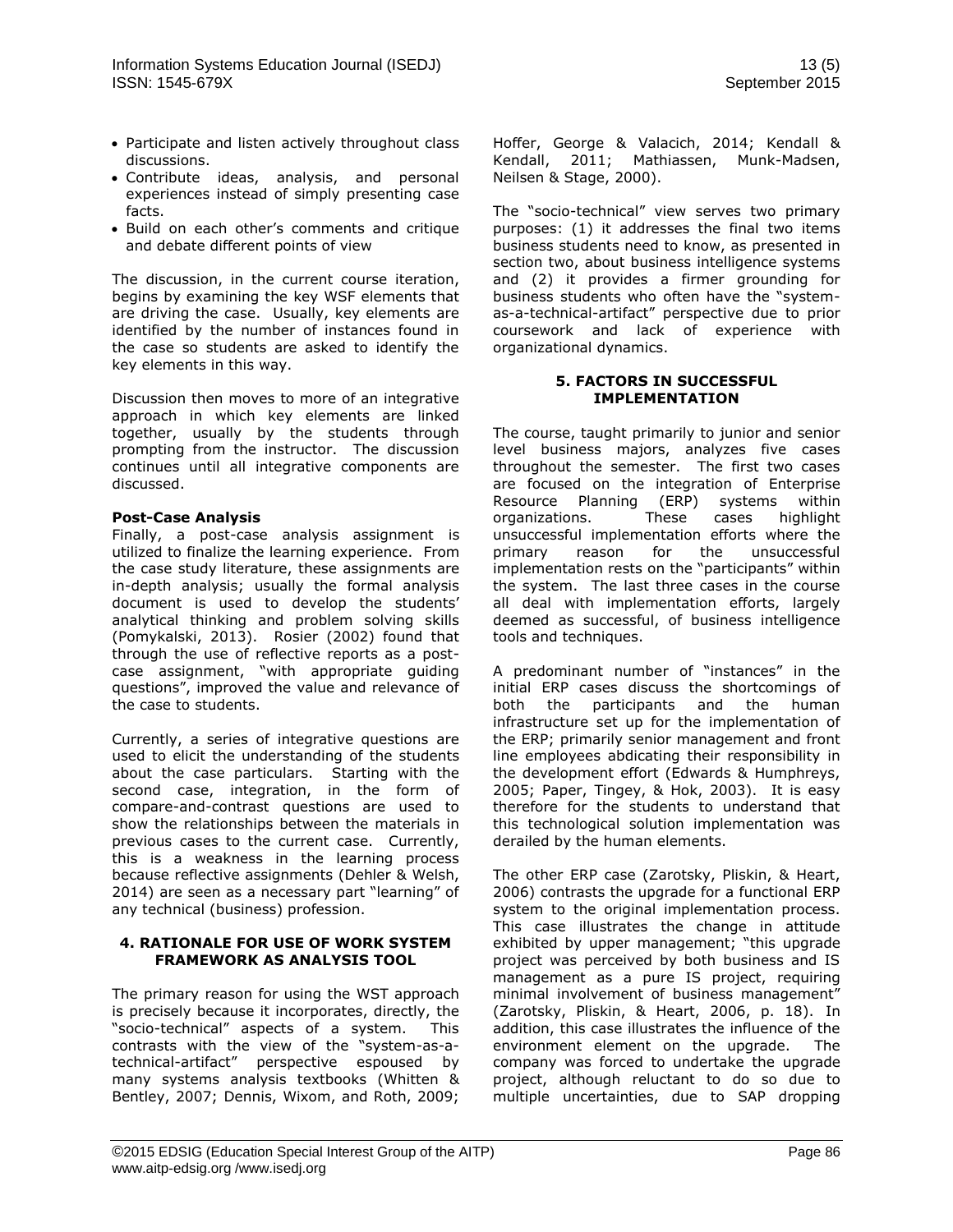support of the current ERP software version (Zarotsky, Pliskin, & Heart, 2006).

The first of the BI cases describes the benefits derived from the development and use of a data warehouse at Whirlpool Corporation (Haley, Watson, & Goodhue, 2006). This case is a stark contrast to the previous ERP cases. Upper management exhibits a firm commitment to create an integrated infrastructure that allows the participants to be "informated" (Zuboff, 1998); to have their jobs radically changed and expanded by the introduction of the data warehouse. This case is rich in examples of how the project aligns with stated business strategies, positive participant examples, and a well-integrated technical infrastructure focused on problem solving (Haley, Watson, & Goodhue, 2006).

The second BI related case deals with an investigation into the use of data mining (by an Australian insurance company) in order to set automobile policy rates (Yeo & Smith, 2003). This case illustrates the need for capable and knowledgeable participants to perform data mining activities. While the insurance company has a strong technical infrastructure (an existing data warehouse) for analysis purposes, they lack a knowledgeable human infrastructure (participants that understand data mining activities). Outside assistance is used, in the form of a graduate student and her professor, to examine the feasibility of using data mining to rethink pricing strategies. A three step approach (set of processes and activities) is described that led to a new profitable, pricing strategy.

While data mining proves feasible in the creation of the pricing strategy, the primary issue facing the insurance company going forward is the hiring of technical participants to continue these efforts. This case focuses on the processes and activities, participants, and information (in the form of data to create customer clusters and neural networks) necessary to carry out analytics work (Yeo & Smith, 2003).

The final case examined in the course is a description of a mature business intelligence strategy utilized at Norfolk Southern Corporation (Wixom, et al., 2011). Facing a new competitive landscape due to deregulation and the acquisition of Conrail (a service-oriented railroad) Norfolk Southern embarked on a strategy to build data-driven applications to serve customers and minimize previous inefficiencies in operations.

The case discussion focuses on the processes and activities, participants, and technologies that were part of the transition to a customerfacing, data-driven work environment. These technologies, which included a data mart and an operational dashboard, were used to meet multiple corporate objectives designed to transform Norfolk Southern into a competitive, customer responsive railroad. In addition, organizational structures used to support the BI development are also highlighted.

#### **6. CONTRIBUTIONS TO AWARENESS OF INFORMATION SYSTEMS IMPACTS**

As Alter (2013) states information systems have been considered to be sociotechnical systems. However, while sociotechnical theory attempts to separate the social systems from the technical system, the WSF views the social and technical as part of a single system. This view is easier for business students to comprehend using the nine elements of the work system framework to guide their initial analysis.

One of the benefits extracted from using this nine element framework is that students see that system implementation issues (both positive and negative) are not largely due to just the technical side but are a blend of the "fit" between the social and technical systems. Students can see that user involvement, knowledge, and training are key elements in the social side that need to be the focus of any new systems development project.

#### **7. FUTURE WORK IN USING THE WORK SYSTEM FRAMEWORK**

To date, students have viewed the use of the WSF to analyze cases as both positive and negative.

One of the most significant negatives is the time needed to introduce each of the nine elements. The time utilized to create the base knowledge of the elements has shortened the time available for detailed consideration of the cases; both individually and collectively. One particular option being considered is to create a blended classroom environment where the burden for understanding the nine elements is shifted to the student. However, this still leaves the problem of giving students adequate time to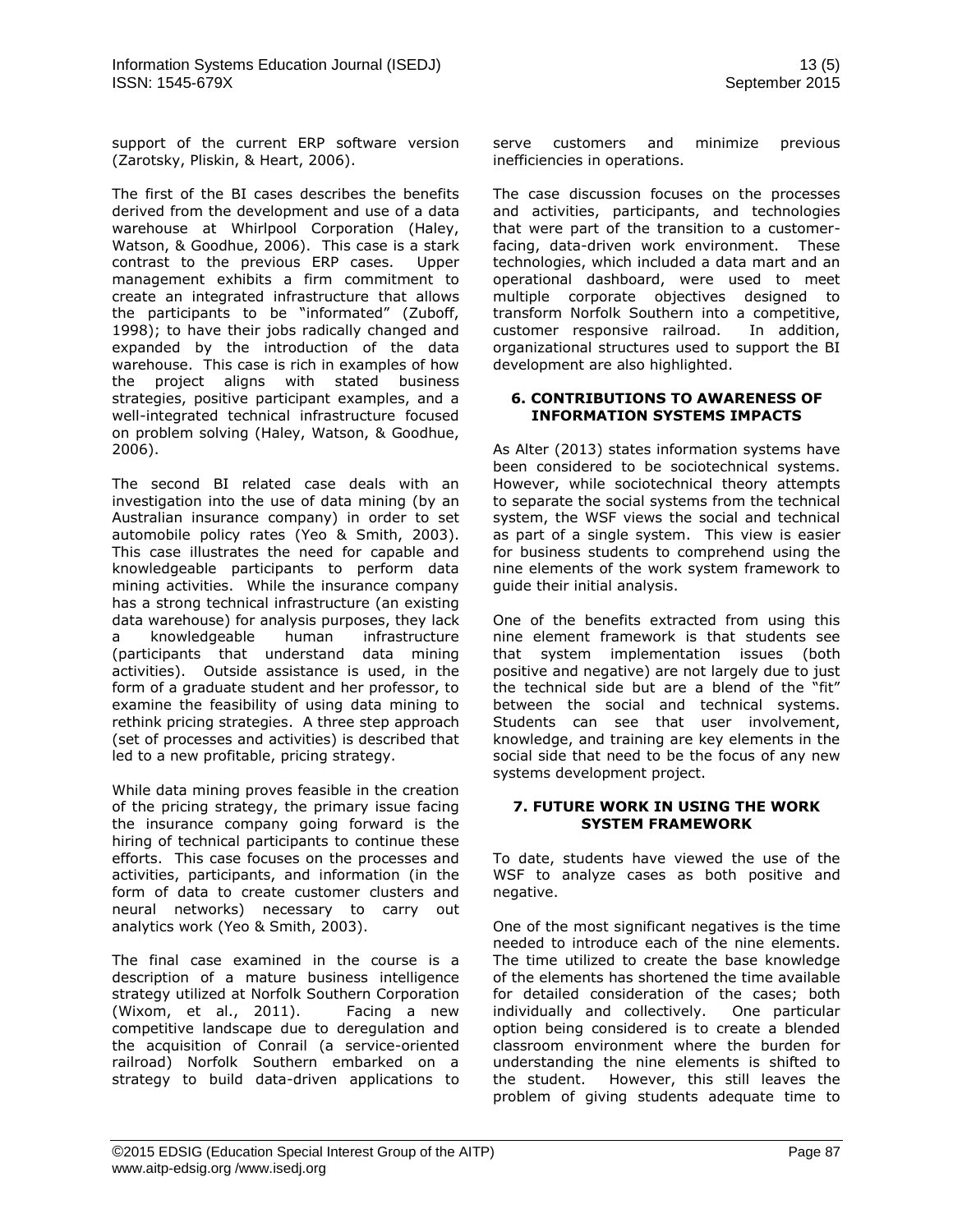digest and comprehend the nine elements before embarking on the case study analysis.

Another issue that has limited the effectiveness of the WSF elements is the inability of students to see the integration of the nine elements. Without sufficient understanding of the sociotechnical nature of information systems the students do not comprehend the impact of one element on another, for instance, the impact of an insufficient infrastructure for development on how participants perform the relevant processes and activities. One possible method that has been tried once is devoting class time for small group discussion of the elements and their interaction using directed questions.

There are also two changes contemplated for the administration of the case studies. First, a change in the administration of the discussion of the cases to enhance the learning process is under consideration. Dehler (2009) suggests using a discussion focused pedagogic strategy to enhance the learning and critical thinking skills of students. Dehler (2009) emphasizes the need for a mutual student-teacher responsibility for the learning process.

In the future, small groups (3 to 4 students) will be used prior to the whole class discussion. Techniques for facilitating small group discussions, from Barkley (2009), Bean (2011), and Fink (2013) will be considered.

A second change considers a complete rethinking of the post-case assignment. Hibbert (2013), in outlining the work of both Dehler (2009) and Hedberg (2009) suggest the use of learning journals to ask "students to monitor their own learning trajectory in relation to subject and personal and critical goals before, during, and after the execution of a class". Management educators should develop a "pedagogical approach asking students to explicitly identify and articulate their learning" (Dehler & Welsh, 2014, p. 877).

The use of learning logs (Baker, 2003) or reflective reports (Rosier, 2002) have been reported in the IS literature and could lead to deeper learning and help students develop critical thinking skills. A single important caveat to this type of assignment is the requirement of a reduction in the amount of content is a necessary consideration to make time for reflection (Hedberg, 2009).

## **8. CONCLUSIONS**

Once understood, the use of the work system framework has met with generally positive results. Table 2 shows the results of three primary evaluation questions and the average student response. The students ranked the questions on a 1 to 5 scale; with 5 being Excellent and 1 being Poor.

As can be seen from these results the students saw value in using the work system framework. Only two students (out of 68 students) rated the WSF either fair or poor. The students also saw value in the use of the case studies as well. Only five of the 68 had an unfavorable response to the case studies. The students were less impressed with the Alter textbook; however, student comments suggested that they better understood the cases based on the thorough review of the elements and the text was a critical component of that learning.

| Question (N=68)                                                                           | Average<br>Response |  |
|-------------------------------------------------------------------------------------------|---------------------|--|
| Value of the Alter textbook for<br>understanding & learning the<br>course concepts        | 3.56/5              |  |
| Value of the work system<br>framework for understanding &<br>learning the course concepts | 4.25/5              |  |
| Value of the case studies for<br>understanding & learning the<br>course concepts          | 4.00/5              |  |
| Table 2: Student Course Evaluations                                                       |                     |  |

The combination of the use of the WSF and the case studies served to improve the understanding and learning of the students. One student commented that "the course covered a broad range of topics and applied it to real-life situations". Another student believed that a major strength of the course was gaining "a fundamental understanding of information systems in a corporate environment". Finally, one student cited, as a major course strength, "making students realize how important BI implementation is and how involved one must be while the system is being implemented".

From the course evaluation questions and the student comments, the author believes that the students are:

(1) more aware of the influence of information systems on the bottom line of an enterprise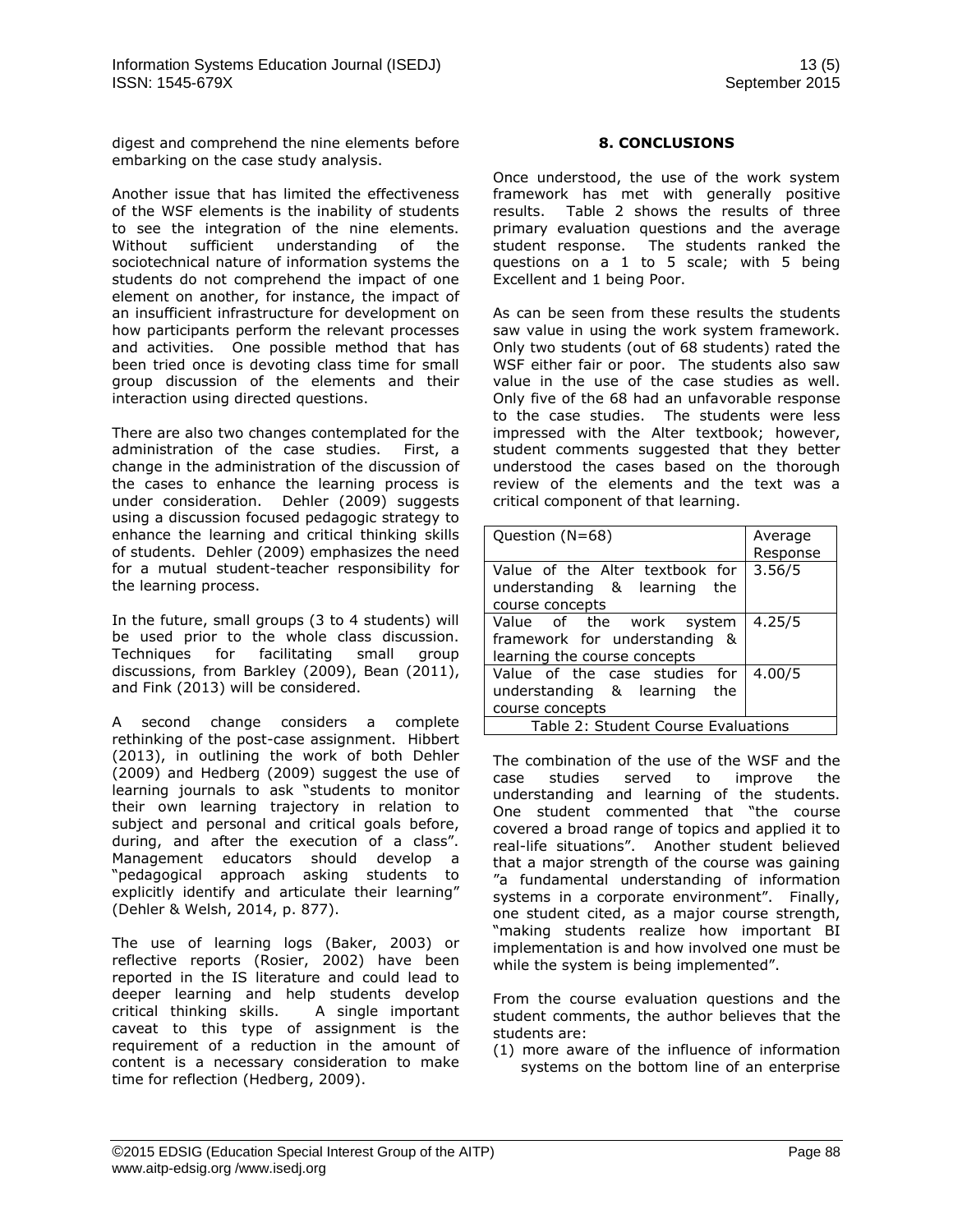(from all cases), because the students see that implementation failure is costly,

- (2) able to see the importance of technical infrastructures (the BI cases), through the application of elements in the WSF,
- (3) able to understand the unique economics of information and information systems (the BI cases), through seeing the impact on an organization,
- (4) able to see how information enables organizational decision-making (all cases); the decision makers in the cases are "informated", and
- (5) able to understand the development, acquisition, and implementation of information systems; the major steps and obstacles in development are shown.

The use of the WSF, in combination with the selected cases, has given students a better understanding of the complexities of information systems, especially BI systems, and why it is crucial for enterprise success to get the implementation correct.

#### **9. ACKNOWLEDGEMENTS**

The author would like to thank the three anonymous reviewers for their time and helpful and constructive comments. The revisions suggested have made this paper clearer and more comprehensive.

In addition, the author acknowledges the importance of the questions from the presentation session at ISECON. The most key question asked, and answered in this revision, was, "what would you change?" The question led the author to investigate further the pedagogic literature and has led to a fairly large revision in the final sections of this paper.

#### **10. REFERENCES**

- Alsop, R. (2004, September 22). How to Get Hired. *The Wall Street Journal*, R8.
- Alter, S. (2013). Work System Theory: Overview of Core Concepts, Extensions, and Challenges for the Future. *Jouranl of the Association of Information Systems.* 14(2). 72-121.
- Alter, S. (2006). The Work System Method: Connecting People, Processes, and IT for Business Results. Work System Press, Larkspur, CA.
- Baker, J. H. (2003). Teaching Tip The Learning Log. *Journal of Information Systems Education*, *14*(1), 11-14.
- Barkley, E.F. (2009). Student Engagement Techniques: A Handbook for College Faculty. Jossey-Bass, San Francisco, CA.
- Barnes, L. B., Christensen, C. R., & Hansen A. J. (1994). Teaching and the case method: text, cases, and readings. Harvard Business School Publishers, Cambridge, MA.
- Bean, J.C. (2011). Engaging Ideas: The Professor's Guide to Integrating Writing, Critical Thinking, and Active Learning in the Classroom. Jossey-Bass, San Francisco, CA.
- Brookfield, S.D. (2005). Discussion as a Way of Teaching: Tools and Techniques for Democratic Classrooms (2nd Ed.). Jossey-Bass, San Francisco, CA.
- Cappel, J. J. (2001). A Systems Analysis & Design Case: ABC Church. *Journal of Information Systems Education.* 12(4). 233- 234.
- Corey, E. R. (1996) The use of cases in management education*.* Harvard Business School Publishers, Cambridge, MA.
- Dallimore, E. J., Hertenstein, J. H., & Platt, M. B. (2008). Using discussion pedagogy to enhance oral and written communication skills. *College Teaching*. 56(3). 163-172.
- Dehler, G.E. & Welsh, M.A. (2014). Against Spoon-Feeding. For Learning. Reflections on Students' Claims to Knowledge. Journal of Management Education*.* 38(6). 875-893*.*
- Dehler, G.E. (2009). Prospects and possibilities of critical management education: Critical beings and a pedagogy of action. *Management Learning*. 40. 31-49.
- Dennis, A., Wixom, B. H., & Roth, R. M. (2009). Systems analysis & design with UML version 2.0: An object-oriented approach (3rd Ed.). John Wiley & Sons, Inc., New York, NY.
- Edge, A. G. (1982) The Guide to Case Analysis and Reporting. Systems Logistics, Inc., Honolulu, HI.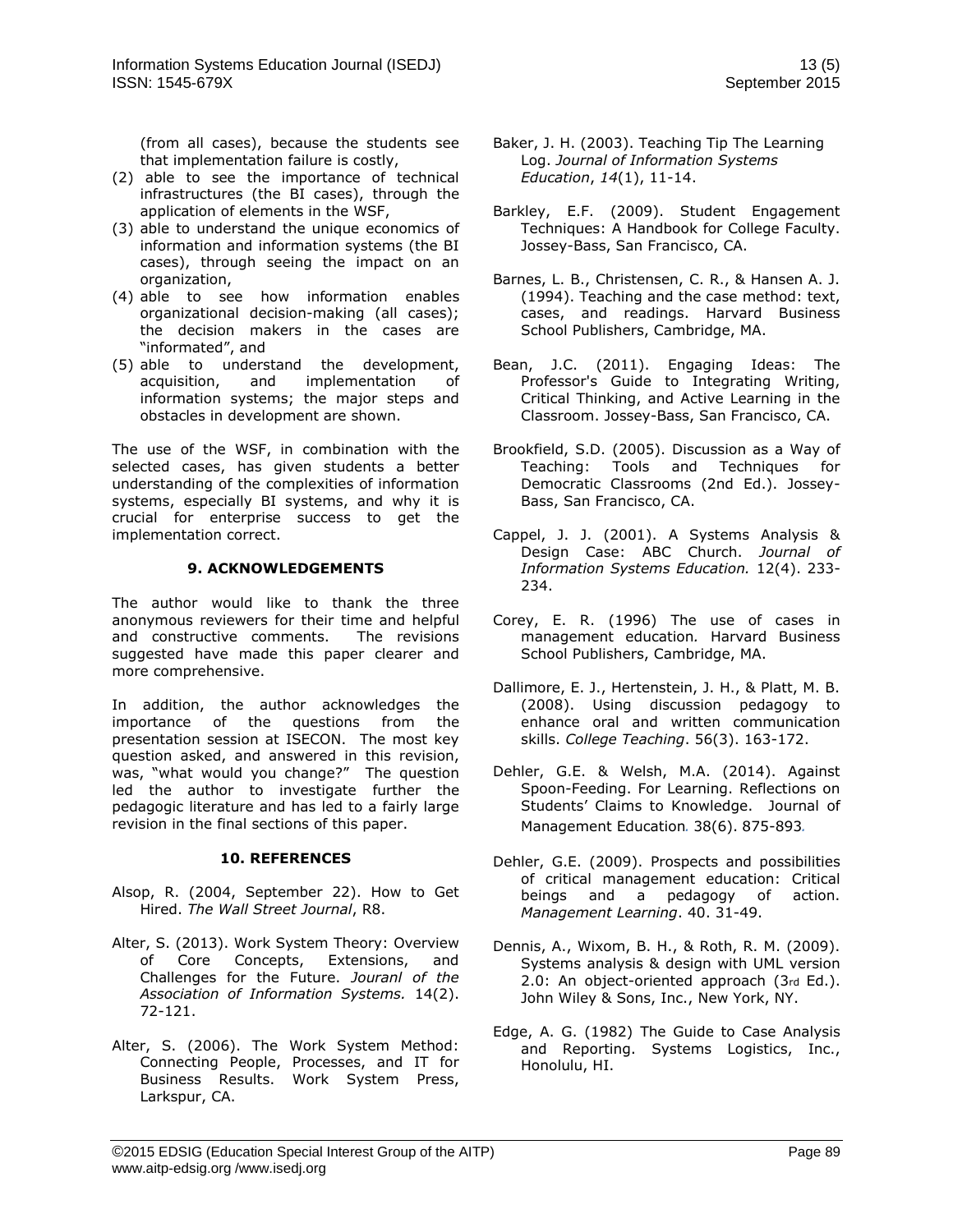- Edwards, H.M. & Humphries, L.P. (2005). Change Management of People & Technology in an ERP Implementation. *Journal of Cases on Information Technology.* 7(4). 143-159.
- Fink, L. D. (2013). Creating significant learning expereinces: an integrated approach to designming college courses, revised and updated. Jossey-Bass, San Francisco, CA.
- Gartner. (n.d). Business Intelligence, IT Glossary. Retrieved June 5, 2014 from [http://www.gartner.com/it](http://www.gartner.com/it-glossary/business-intelligence-bi/)[glossary/business-intelligence-bi/.](http://www.gartner.com/it-glossary/business-intelligence-bi/)
- Haley, B., Watson, H.J., & Goodhue, D.L. (2006). The Benefits of Data Warehousing at Whirlpool. In Khosrow-Pour, M. (Ed.) *Cases on Database Technologies and Applications*. Information Resources Management Association, State College, PA.
- Hedberg, P. (2009). Learning through reflective classroom practice: Applications to educate the reflective manager. *Journal of Management Education*. 33. 10-36.
- Hoffer, J.A., George, J.F., and Valacich, J.S. (2014). Modern Systems Analysis and Design. Seventh Edition. Pearson Prentice Hall, Upper Saddle River, NJ.
- Ives, B., Valacich, J. S., Watson, R. T., Zmud, R. W., Alavi, M., Baskerville, R., Baroudi, J. J., Beath, C., Clark, T., Clemons, E. K., Davis, G., Davis, F., Dennis, A. R., Sawy, O. A., Fedorowicz, J., Galliers, R. D., George, J., Gray, P., Hirschheim, R. Jarvenpaa, S. Jessup, L., Kemerer, C. F., King, J. L., Konsynski, B., Kraemer, K. Luftman, J. N., March, S. T., Markus, M. L., Mason, R. O., McFarlan, F. W., McLean, E. R., Olfman, L., Olson, M. H., Rockart, J., Sanbamurthy, V., Todd, P., Vitale, M., Weber, R., & Whinston, A, B. (2002). What every business student needs to know about information systems, *Communications of the Association for Information Systems*, 9, 30.
- Kendall, K. E., & Kendall, J. E. (2011). *Systems analysis and design* (8th Ed.). Pearson Prentice Hall, Upper Saddle River, NJ.
- Loshin, D. (2003). Business intelligence: the savvy managers guide, Morgan Kaufmann Publishers, San Francisco.
- Myers, C., & James, T. B. (1993). Promoting active learning: strategies for the college classroom*.* Jossey-Bass, San Francisco, CA.
- Pomykalski, J. J. (2013). Reinforcing systems analysis and design process learning, *Proceedings of the Information Systems Educators Conference (ISECON 2013)*. November 7-10, San Antonio, TX, USA, EDSIG, 30, 2559.
- Ronstandt, R. (1993). The art of case analysis, Lord Publishing, Wayland, MA.
- Topi, H., Valacich, J.S., Wright, R.T., Kaiser, K., & Nunamaker, J.F. (2010). IS 2010: Curriculum Guidelines for Undergraduate Degree Programs in Infomration Systems, *Communications of the Association for Information Systems*, 26, 18.
- Rosier, G. (2002). Using reflective reports to improve the case method. *The Journal of Management Development*. 21(7). 589-597.
- Whitten, J.L. & Bentley, L.D. (2007). *Systems*  Analysis & Design Methods. (7<sup>th</sup> Ed.). McGraw-Hill Irwin, New York, NY.
- Mathiassen, L., Munk-Madsen, A., Neilsen, P. A., & Stage, J. (2000). *Object oriented analysis & design*. Aalborg, Denmark: Marko Publishing ApS.
- Paper, D, Tingey, K.B., & Mok. W. (2003). The Relation Between BPR and ERP Systems: A Failed Project. *Journal of Cases on Informaton Technology.* 5. 45-62.
- Yeo, A. C. & Smith, K.A. (2003). Implementing a Data Mining Solution for an Automobile Insurance Company: Reconciling Theoretical Benefits with Practical Considerations. In Khosrow-Pour, M. (Ed.) *Annals of Cases on Information Technology, Volume 5*. Idea group Inc., State College, PA.
- Zarotsky, M., Pliskin, N., & Heart, T. (2006). The First ERP Upgrade Project at DSW: Lessons Learned from Disillusion with Simplicity Expectations. *Journal of Cases on Informaton Technology.* 8(4). 13-23.
- Zuboff, S. (1998). In the Age of the Smart Machine: The Future of Work and Power. Basic Books, New York, NY.